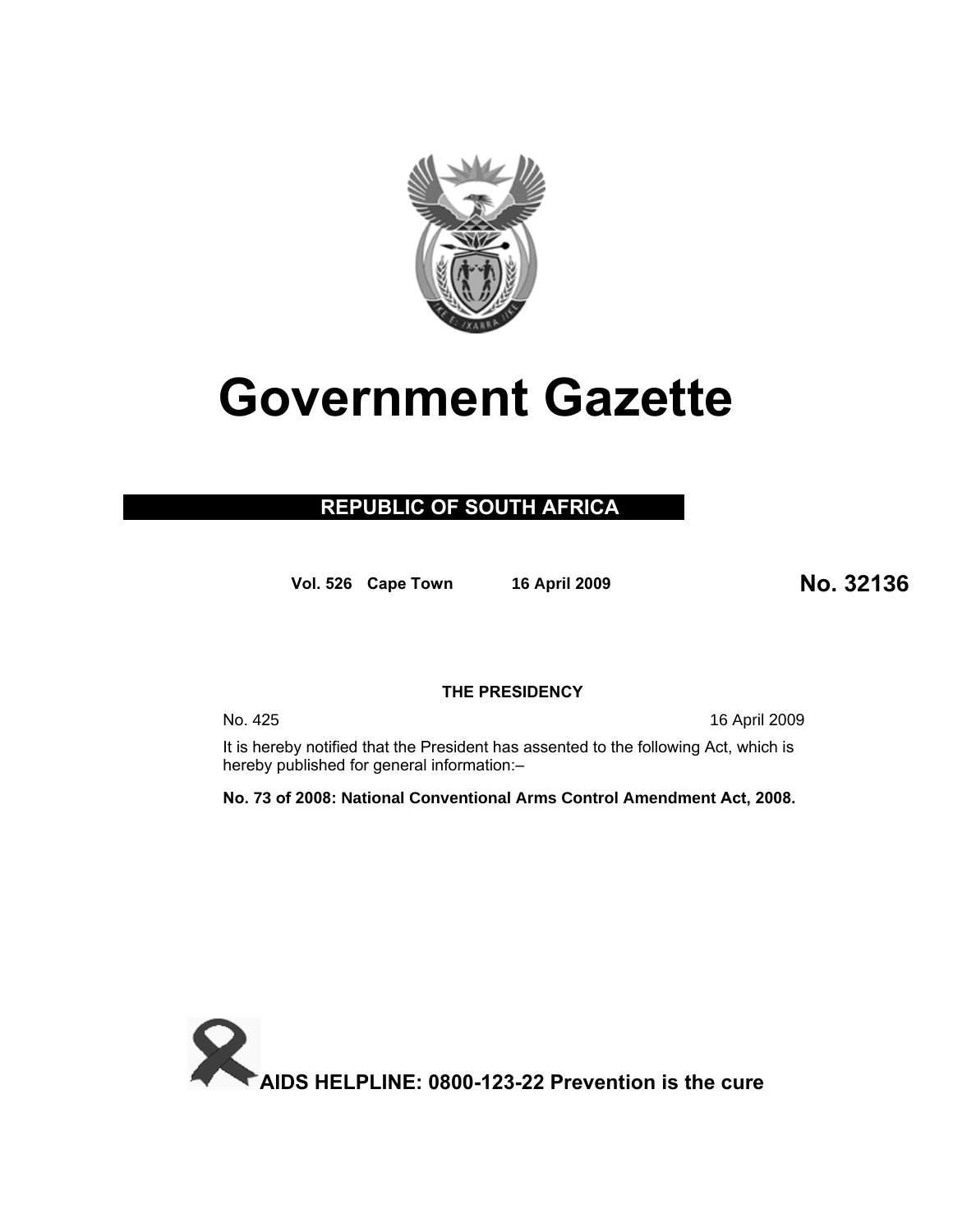| No. 32126        |   | <b>GOVERNMENT GAZETTE, 16 APRIL 2009</b>                                              |  |
|------------------|---|---------------------------------------------------------------------------------------|--|
| Act No. 73, 2008 |   | NATIONAL CONVENTIONAL ARMS CONTROL<br>AMENDMENT ACT, 2008                             |  |
|                  |   | <b>GENERAL EXPLANATORY NOTE:</b>                                                      |  |
|                  | 1 | Words in bold type in square brackets indicate omissions from<br>existing enactments. |  |
|                  |   | Words underlined with a solid line indicate insertions in<br>existing enactments.     |  |
|                  |   |                                                                                       |  |
|                  |   |                                                                                       |  |

(English text signed by the President.) (Assented to 14 April 2009.)

# **ACT**

To amend the National Conventional Arms Control Act, 2002, so as to alter certain definitions and to insert others; to ensure proper compliance and accountability in trade and possession in controlled items; to expand the functions of the National Conventional Arms Control Committee relating to the regulation of assistance or service in a country of armed conflict; to provide for matters connected with the work and conduct of the Committee and its secretariat; and to provide for matters connected therewith.

BE IT ENACTED by the Parliament of the Republic of South Africa, as follows:-

#### Amendment of section 1 of Act 41 of 2002

1. Section 1 of the National Conventional Arms Control Act, 2002 (hereinafter referred to as the principal Act), is hereby amended—

5

 $(a)$  by the insertion before the definition of "brokering services" of the following definition:

" 'armed conflict' means armed conflict as defined in the Prohibition of Mercenary Activities and Regulation of Certain Activities in Country of Armed Conflict Act;";

- $10$
- (b) by the substitution for the definition of "brokering services" of the following definition:

" 'brokering services' means-

- $(a)$  acting as an agent in negotiating or arranging a contract, purchase, sale or transfer of [conventional arms] controlled items for a 15 commission, advantage or cause, whether financially or otherwise;
- $(b)$  acting as an agent in negotiating or arranging a contract for the provision of services for a commission, advantage or cause, whether financially or otherwise;
- (c) facilitating the transfer of documentation, payment, transportation 20 or freight forwarding, or any combination of the aforementioned, in respect of any transaction relating to buying, selling or transfer of [conventional arms] controlled items; and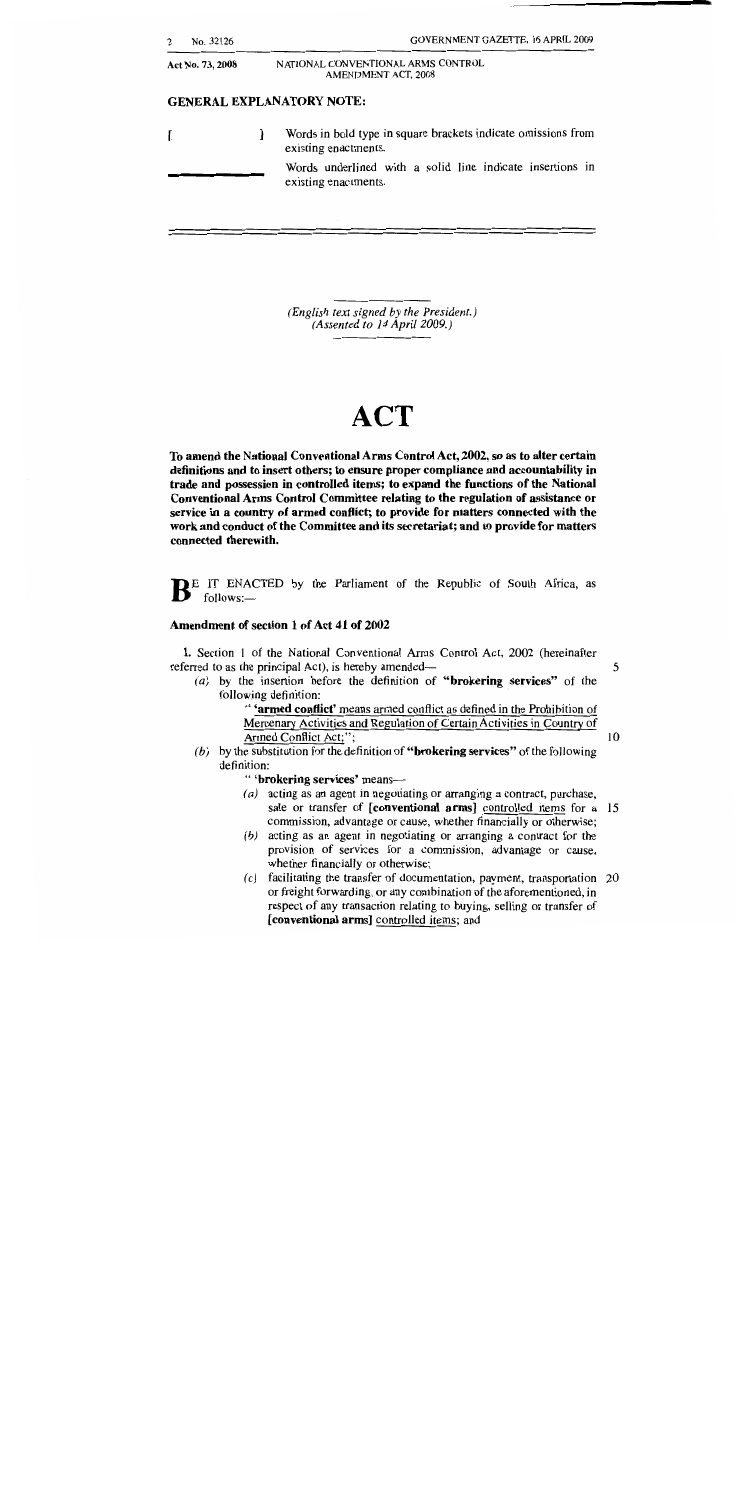- *(d)* acting as intermediary between any manufacturer or **[supplier]** provider of **[conventional arms or provider of services]** controlled items, and any buyer or recipient thereof;'';
- *(c)* by the substitution for the definition of **''competent authority''** of the following definition:

'' **'competent authority'** means **[the Minister, the Chairperson of the Committee or**] the Committee, or any subcommittee to which, or any member of the Committee, a subcommittee or the secretariat, or any inspector of the Inspectorate, to whom, a power has been delegated or a duty has been assigned in terms of section 11;";

*(d)* by the substitution for the definition of **''contracting''** of the following definition:

> '' **'contracting'** means the entering into a commitment by a person to engage in trade in **[conventional arms]** controlled items, whether it is done in exchange for currency or any other commodity or to advance a 15 cause;'';

- *(e)* by the deletion of the definition of **''conventional arms''**;
- *(f)* by the insertion after the definition of **''contracting''** of the following definition:

'' **'controlled items'** means controlled items specified in a notice 20 published by the Committee in the *Gazette* in terms of section 27(3);'';

- *(g)* by the substitution for the definition of **''convey''** of the following definition: '' **'convey'**, in relation to **[conventional arms]** controlled items, means to transport **[conventional arms]** controlled items through or over the territory of the Republic, its territorial waters or its airspace to any other 25 place or destination outside the Republic, whether or not such **[conventional arms]** controlled items are off-loaded, and ''conveyance'' must be interpreted accordingly;";
- *(h)* by the insertion after the definition of **''Department''** of the following definition:

30

5

10

'' **'domestic transfer'** means a transfer of ownership of controlled items from one person to another within the Republic;

- *(i)* by the deletion of the definition of **''dual-use goods''**;
- *(j)* by the substitution for the definition of **''export''** of the following definition: '' **'export'**, in relation to **[conventional arms]** controlled items, means 35 the transfer of **[conventional arms]** controlled items from the Republic to any place outside the Republic by any person, and ''exportation'' must be interpreted accordingly;'';
- *(k)* by the substitution for the definition of **''import''** of the following definition: '' **'import'**, in relation to **[conventional arms]** controlled items, means 40 to bring **[conventional arms]** these items into any part of the Republic, irrespective of whether it is done in exchange for currency or any other commodity, and ''importation'' must be interpreted accordingly;'';
- *(l)* by the substitution for the definition of **''manufacture''** of the following definition: 45

'' **'manufacture'**, in relation to **[conventional arms]** controlled items, includes the design, development, production and assembly thereof, and "manufacturing" must be interpreted accordingly;";

*(m)* by the substitution for the definition of **''marketing''** of the following definition:

'' **'marketing'**, in relation to **[conventional arms]** controlled items, includes the promotion of **[conventional arms]** controlled items, and any negotiations, offer, tender advertising, shows, exhibitions or giving of information relating to **[conventional arms]** controlled items, and "market" when used as a verb must be interpreted accordingly;";

55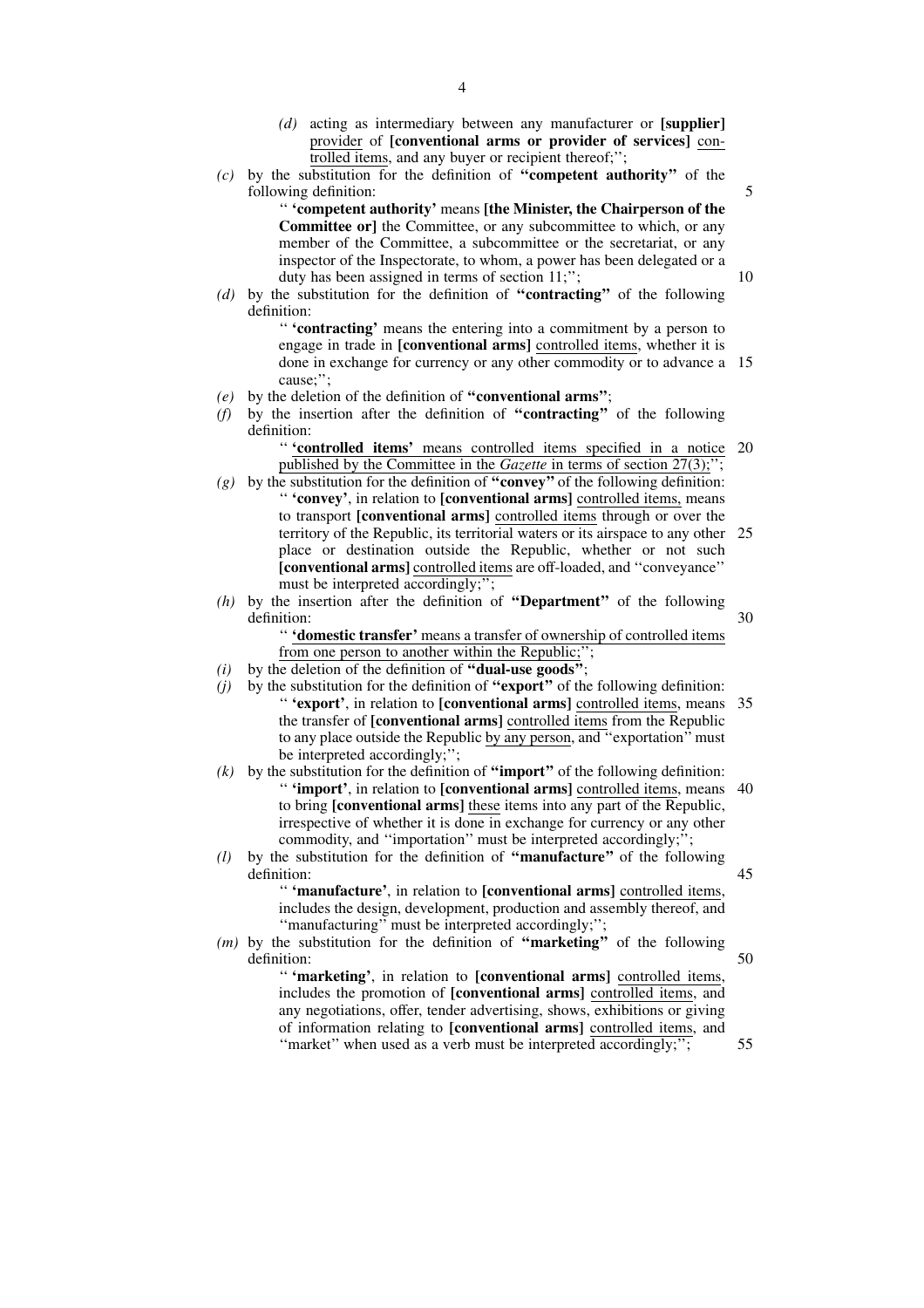- *(n)* by the substitution for the definition of **''permit''** of the following definition: '' **'permit'** means **[an armaments development and manufacturing permit, a marketing permit, a contracting permit, an export permit, an import permit, or a conveyance permit authorised in terms of section 14(2)**] a permit contemplated in section 14;";
- *(o)* by the insertion after the definition of **''prescribe''** of the following definition: '' **'Prohibition of Mercenary Activities and Regulation of Certain Activities in Country of Armed Conflict Act'** means the Prohibition of Mercenary Activities and Regulation of Certain Activities in Country of Armed Conflict, 2006 (Act No. 27 of 2006);'';
- *(p)* by the deletion of the definition of **''record''**;
- *(q)* by the substitution for the definition of **''re-export''** of the following definition:

'' **'re-export'**, in relation to **[conventional arms]** controlled items, means to export imported **[conventional arms]** controlled items, or to cause **[imported conventional arms]** these imported items to be exported to any place other than that from which they were originally imported, whether or not it is done in exchange for currency or any other commodity, and ''re-exportation'' must be interpreted accordingly;''; 15

*(r)* by the substitution for the definition of **''Secretary''** of the following 20 definition:

'' **'Secretary'** means the Secretary for Defence appointed in terms of section **[7B of the Defence Act, 1957 (Act No. 44 of 1957)]** 7 of the Defence Act, 2002 (Act No. 42 of 2002);'';

- *(s)* by the deletion of the definition of **''services''**;
- *(t)* by the substitution for the definition of **''technology''** of the following definition:

'' **'technology'** includes any technique, expertise or know-how that can be utilised in the design, development, manufacture, upgrading, refurbishment or maintenance of **[conventional arms]** controlled items;'';

- *(u)* by the substitution for the definition of **''trade in conventional arms''** of the following definition:
	- '' **'trade in [conventional arms] controlled items'** includes—
	- *(a)* any activity relating to the manufacturing, marketing, contracting, exportation, re-exportation, importation or conveyance of **[conven-**35 **tional arms]** controlled items;
	- *(b)* **[the renderings of brokering services]** domestic transfers such as sale, takeover, letting, lending, donation or transfer within the Republic; and
	- *(c)* the rendering of services.''.

40

5

10

25

30

#### **Amendment of section 3 of Act 41 of 2002**

**2.** Section 3 of the principal Act is hereby amended by the substitution for paragraphs *(a), (b), (c)* and *(d)* of the following paragraphs, respectively:

''*(a)* implement Government policy and applicable legislation regarding trade in **[conventional arms in]** or possession of controlled items, prohibition of 45 mercenary activity and rendering of certain assistance or services in a country of armed conflict in order to establish, apply and ensure a legitimate, effective and transparent control process in and for the Republic, which—

- (i) conforms to international law and the guiding principles and criteria contained in section 15 and in section 9 of the Prohibition of Mercenary Activities and Regulation of Certain Activities in Country of Armed Conflict Act; and 50
- (ii) is applicable to the control and regulation of trade in **[conventional arms]** or possession of controlled items, and to the regulation of the rendering of certain assistance or services in a country of armed conflict; 55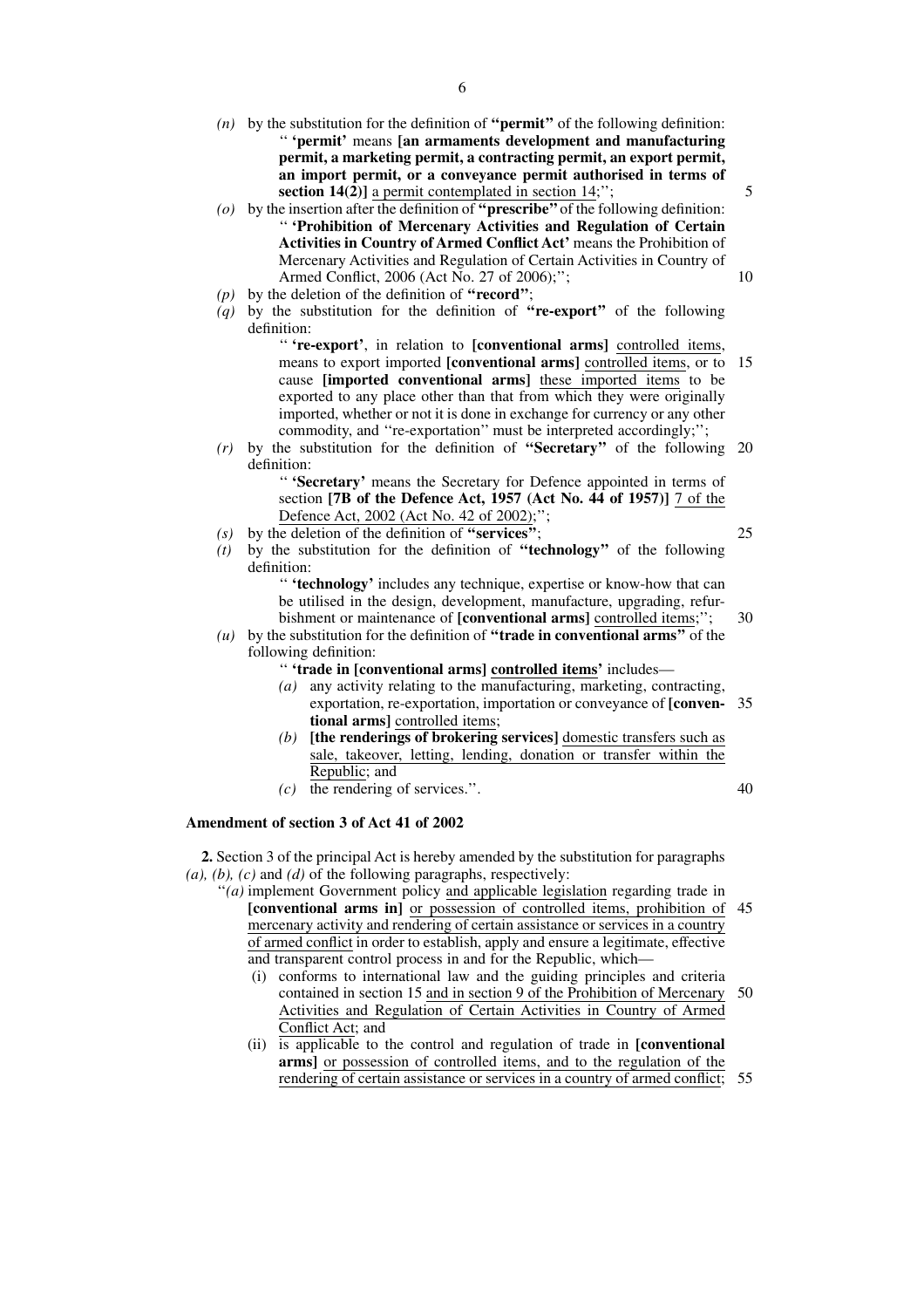- *(b)* protect the economic and national security interests of the Republic by ensuring adequate control of trade in **[conventional arms]** controlled items and rendering of certain assistance or services in a country of armed conflict in accordance with the policy referred to in paragraph *(a)*; **[and]**
- *(c)* foster national and international confidence in the Committee's procedures for control over trade in **[conventional arms]** controlled items and rendering of certain assistance or services in a country of armed conflict; and 5
- *(d)* fulfil any obligation imposed under the Prohibition of Mercenary Activities and Regulation of Certain Activities in Country of Armed Conflict Act.''.

#### **Amendment of section 4 of Act 41 of 2002**

**3.** Section 4 of the principal Act is hereby amended—

- *(a)* by the substitution for subsection (1) of the following subsection: ''(1) The Committee must—
	- *(a)* establish processes and structures necessary for effective control of trade in **[conventional arms]** and possession of controlled items; 15
	- *(a*A*)* establish processes and structures necessary for effective regulation of the rendering of certain assistance or services in a country of armed conflict in accordance with section 3 of the Prohibition of Mercenary Activities and Regulation of Certain Activities in Country of Armed Conflict Act; 20
	- *(b)* establish guidelines, structures and processes necessary for the scrutiny and assessment of an application for the issue of a permit under this Act and the Prohibition of Mercenary Activities and Regulation of Rendering of Certain Activities in Country of Armed Conflict Act;
	- *(c)* where necessary, liaise with relevant Government agencies regarding the enforcement of this Act and the Prohibition of Mercenary Activities and Regulation of Rendering of Certain Activities in Country of Armed Conflict Act;
	- *(d)* authorise or refuse the issue of any permit contemplated in section 30  $14:$
	- *(d*A*)*grant or refuse an application for authorisation as contemplated in section 7 of the Prohibition of Mercenary Activities and Regulation of Certain Activities in Country of Armed Conflict Act;
	- *(e)* ensure that the conditions under which a permit is issued, are 35 complied with;
	- *(f)* keep a register in the prescribed form of persons involved in trade in **[conventional arms]** and possession of controlled items;
	- *(g)* keep a register of every permit issued; and
	- *(h)* issue reports as specified in section 23.'';

40

45

25

- *(b)* by the substitution for subsection (2) of the following subsection: ''(2) The Committee may—
	- *(a)* inside or outside the Republic, conduct any investigation into, inspection of and research in connection with any trade in **[conventional arms]** and possession of controlled items;
	- *(b)* consult with the Minister with regard to any aspect that falls within the powers of the Minister in terms of this Act;
	- *(c)* evaluate and comment on trade in **[conventional arms]** and possession of controlled items;
	- *(d)* make recommendations to the Cabinet concerning the control of 50 trade in **[conventional arms]** and possession of controlled items; and
	- *(e)* direct any subcommittee to make information which it has in its possession available to the Committee, the Cabinet, Parliament or any committee of Parliament.''; and 55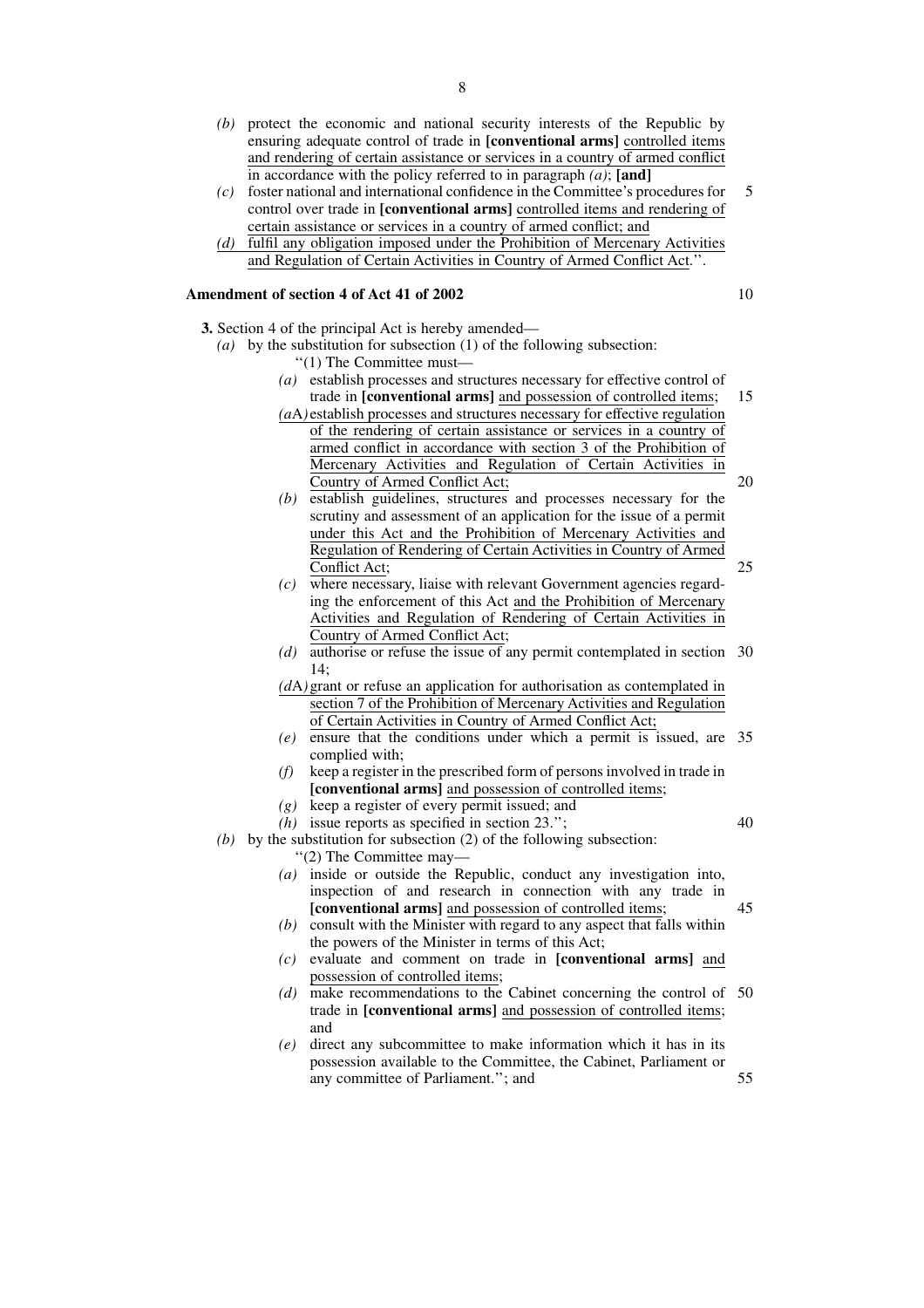- $(c)$  by the addition of the following subsections after subsection (3):
	- ''(4) The Committee may determine that a specific quantity or type of any controlled item may only be imported, exported, conveyed, traded in or disposed of in terms of any other Act with the approval of the Committee, in addition to the approval required in terms of any such Act. (5) For the purposes of subsection (4), any application for the import, export, conveyance, trade in or disposal of a controlled item determined in terms of subsection (4), received under the relevant Act, must be submitted to the Committee.''.

#### **Amendment of section 5 of Act 41 of 2002**

**4.** Section 5 of the principal Act is hereby amended by the substitution for subsection (3) of the following subsection:

''(3) The President must designate one member of the Committee as the chairperson and another as the deputy chairperson, such members being Ministers who do not have a line-function interest in trade in [conventional arms] controlled 15 items.''.

#### **Amendment of section 9 of Act 41 of 2002**

**5.** Section 9 of the principal Act is hereby amended—

*(a)* by the substitution in subsection (2) for paragraph *(a)* of the following paragraph:

|  | ł<br>M.<br>٧ |
|--|--------------|

30

| "( <i>a</i> ) that trade in [ <b>conventional arms</b> ] and possession of controlled |
|---------------------------------------------------------------------------------------|
| items is conducted in compliance with this Act; and"; and                             |
| $(b)$ by the addition of the following subsections:                                   |

''(6) *(a)* The Minister may, with the concurrence of the Committee, designate any employee of the State as an inspector. *(b)* Any employee designated as an inspector must exercise his or her 25

powers under this Act in consultation with the Inspectorate. (7) In the exercise of powers vested in an inspector in terms of this section, the inspector may call upon a police officer to assist with the execution of that power.''.

#### **Amendment of section 12 of Act 41 of 2002**

**6.** Section 12 of the principal Act is hereby amended by the substitution for subsection (2) of the following subsection:

''(2) In addition to the audit of the financial statements of the Department in terms of the Public Finance Management Act, 1999 (Act No. 1 of 1999), the 35 Auditor-General must audit the **[registers and processes contemplated in section 4]** affairs of the Committee.''.

#### **Substitution of section 13 of Act 41 of 2002**

**7.** The following section is hereby substituted for section 13 of the principal Act:

#### ''**Control over [conventional arms and provision of service] controlled** 40 **items**

**13.** (1) No person may trade in **[conventional arms]** or possess controlled items referred to in section 27(3), unless that person is registered with the secretariat and in possession of a permit authorised by the Committee and issued by the secretariat.

45

(2) For the purposes of subsection (1) ''possess controlled items'' does not include the possession of such items under the following circumstances:

*(a)* In the case of firearms, ammunition, prohibited firearms and restricted firearms, referred to in the Firearms Control Act, 2000 (Act No. 60 of 2000), if these items are— 50

10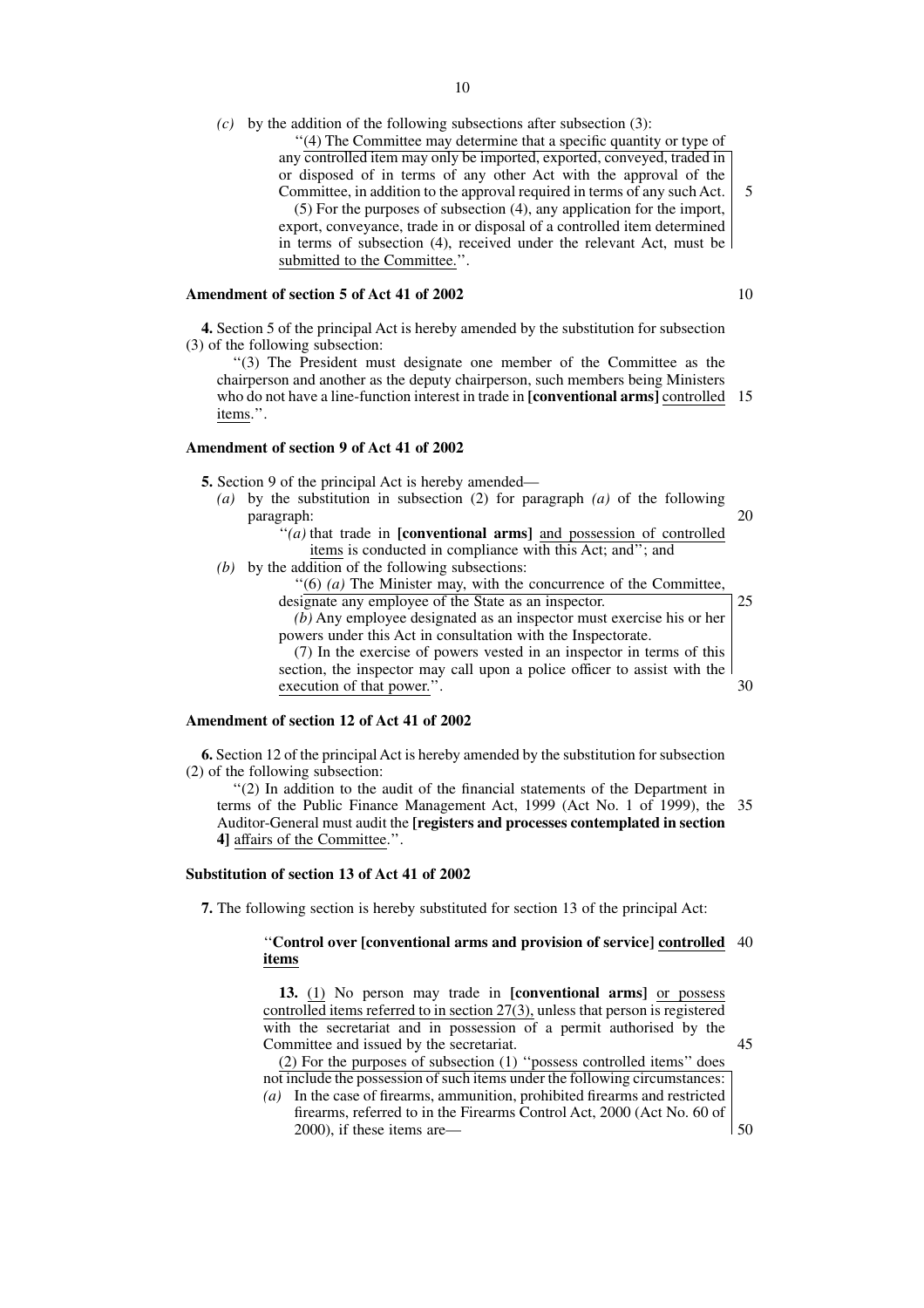- (i) possessed by official institutions and members of official institutions, referred to in Chapter 11 of the Firearms Control Act, 2000, in accordance with the procedures laid down by, or a licence, permit or authorisation issued under, Chapter 11 of the Firearms Control Act, 2000;
- (ii) possessed by any person, business, firearms dealer or manufacturer, security service provider or as part of a public or private collection, in accordance with a licence, permit or authorisation issued or recognised in terms of the Firearms Control Act, 2000;
- (iii) imported, exported, stored, used or transported by a defence force or police force of any country or any multinational or international defence force or policing agency, or possessed by any member of such force or agency while on official duty, by virtue of an exemption from the provisions of the Firearms Control Act, 2000, granted by the Minister of Safety and Security, after consultation with the Ministers of Defence and of Foreign Affairs, by notice in the *Gazette*; 15
- *(b)* in the case of explosives—
	- (i) which in terms of the Explosives Act, 2003 (Act No. 15 of 2003), are defined as explosives, unauthorised explosives, authorised explosives or plastic explosives if such explosives are possessed by a person, manufacturer or dealer by virtue of a permit, licence or authorisation issued in terms of that Act; 20
	- (ii) if the transfer, storage, transportation, manufacturing, destruction, distribution or any other use thereof relate to occupational health or occupational safety and are governed and approved by or under the Mine Health and Safety Act, 1996 (Act No. 29 of 1996), or the Occupational Health and Safety Act, 1993 (Act No. 85 of 1993); 25 30
	- (iii) if the explosives are imported, exported, stored, used, manufactured or transported by a defence force or police force of any country or any multinational or international defence force or policing agency, by virtue of an exemption from the provisions of the Explosives Act, 2003 (Act No. 15 of 2003), granted by the Minister of Safety and Security to any such force or agency, or any member thereof while on official duty, after consultation with the Ministers of Defence and of Foreign Affairs and by notice in the *Gazette*; 35
- *(c)* in the case of controlled goods as defined in section 1 of the Non-Proliferation of Weapons of Mass Destruction Act, 1993 (Act No. 87 of 1993), if such goods are possessed by virtue of a permit issued by the South African Council for the Non-Proliferation of Weapons of Mass Destruction, under section 13(2) of that Act; 40
- *(d)* in the case of radio apparatus as defined in the Electronic Communications Act, 2003 (Act No. 36 of 2003), if such apparatus is possessed by virtue of a licence issued in terms of that Act; 45
- *(e)* in the case of nuclear material, restricted material and nuclear-related equipment and material as defined in section 1 of the Nuclear Energy Act, 1999 (Act No. 46 of 1999), if such material is possessed by virtue of a written authorisation issued in terms of section 34 of that Act; 50
- *(f)* in the case of other controlled items, not mentioned in paragraphs *(a)* to *(e)*—
	- (i) if such items are required to be possessed by the security services of the Republic referred to in section 199 of the 55

5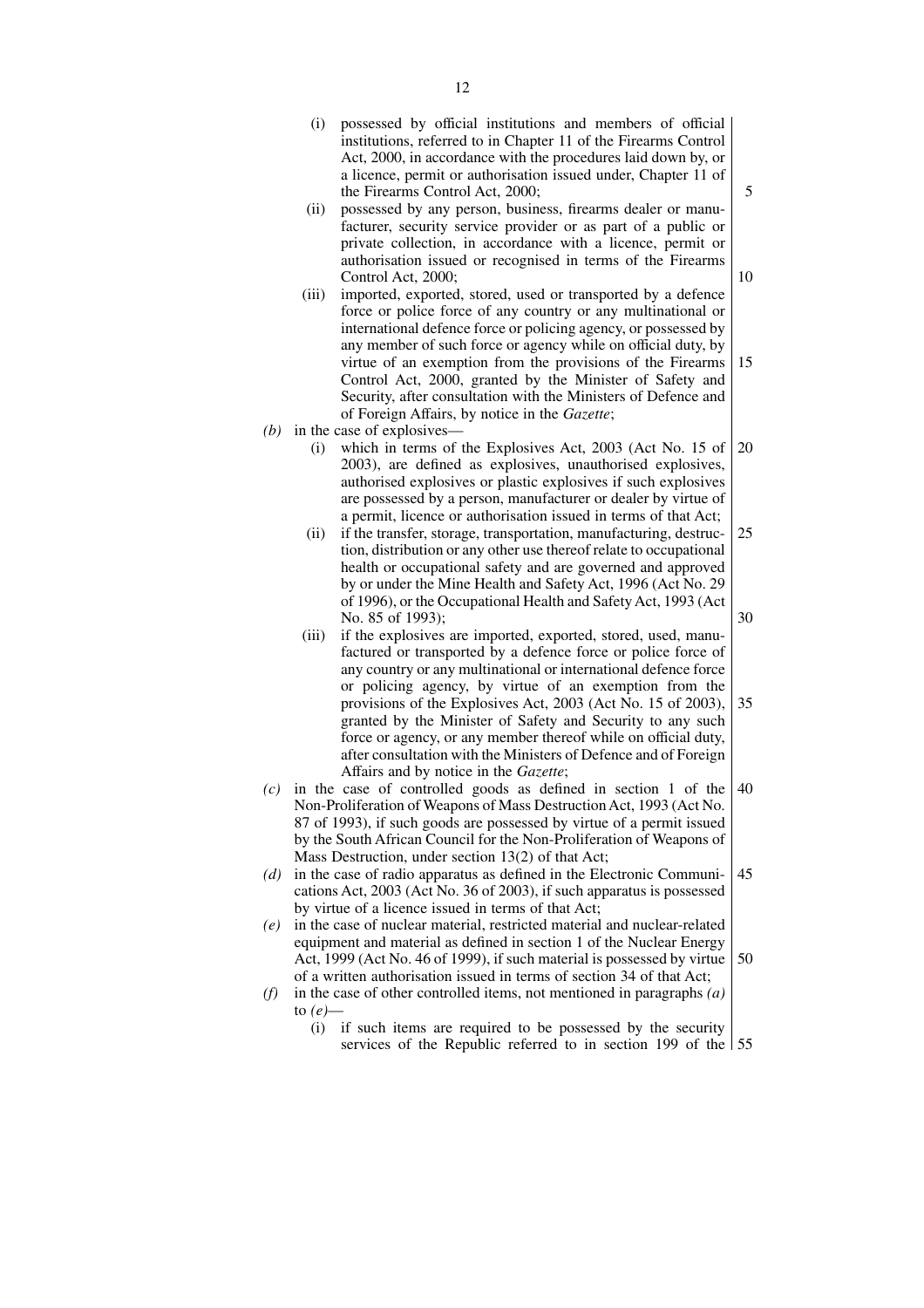Constitution and security services established by national legislation, in the performance of their functions;

- (ii) if the possession thereof is necessary for the transfer of such controlled item that a permit authorising such possession has been issued and the possession of such controlled item is in accordance with the provisions and conditions stipulated in such permit; and 5
- (iii) being a vehicle, aircraft or vessel, if the possession is necessitated for emergency repairs;
- *(g)* in the case of maintenance, repair, or upgrade of controlled items—
	- (i) possession is permitted if such possession is only for the purposes of maintenance, repair or upgrade of controlled items belonging to a duly registered person as contemplated in section 13;
	- (ii) such possession as referred to in subparagraph (i) is limited to the following conditions: 15
		- *(aa)* Maintenance, repair or upgrade must be carried out within a reasonable time; and
		- *(bb)* while the controlled items are in possession of the person carrying out the maintenance, repair or upgrade, such 20 person may not use such controlled items for any purpose other than for testing.''.

#### **Amendment of section 14 of Act 41 of 2002**

- **8.** Section 14 of the principal Act is hereby amended—
	- *(a)* by the substitution for subsection (4) of the following subsection: ''(4) A permit issued under subsection (2)— 25
		- *(a)* must prescribe the quantity, type and value of the **[conventional arms]** controlled items, where applicable, which may be transferred or destroyed domestically, exported, re-exported, marketed, imported, conveyed, manufactured, traded or brokered thereunder; 30
		- *(b)* may prescribe the period within which, the harbour, port or airport through or from which, the person, country or territory from or to which, the route along which and the manner in which the **[conventional arms]** controlled items in question must be transferred or destroyed domestically, exported, re-exported, marketed, 35 imported, conveyed, manufactured **[or]**, traded or rendered; and
		- $(c)$  may prescribe such other conditions as the Committee determines.'';
	- *(b)* by the substitution for subsection (5) of the following subsection:

''(5) An application for a permit for the re-exportation of **[conven-**40 **tional arms]** controlled items must be accompanied by a notification issued by the government of the country from which such **[conventional arms]** controlled items were originally imported, indicating that government's consent that such **[conventional arms]** items may be so re-exported.''; and 45

- *(c)* by the insertion of the following subsection after subsection (5):
	- ''(5A) Any person who applies for a permit contemplated in this section, must give an undertaking to the Committee in the prescribed form and manner that the re-exportation of controlled items does not violate end-user requirements set by any foreign supplier.''.

#### **Amendment of section 15 of Act 41 of 2002**

**9.** Section 15 of the principal Act is hereby amended by the substitution for paragraphs *(d)*, *(e)* and *(k)* of the following paragraphs, respectively:

''*(d)* avoid transfers of **[conventional arms]** controlled items to governments that systematically violate or suppress human rights and fundamental freedoms; 55

50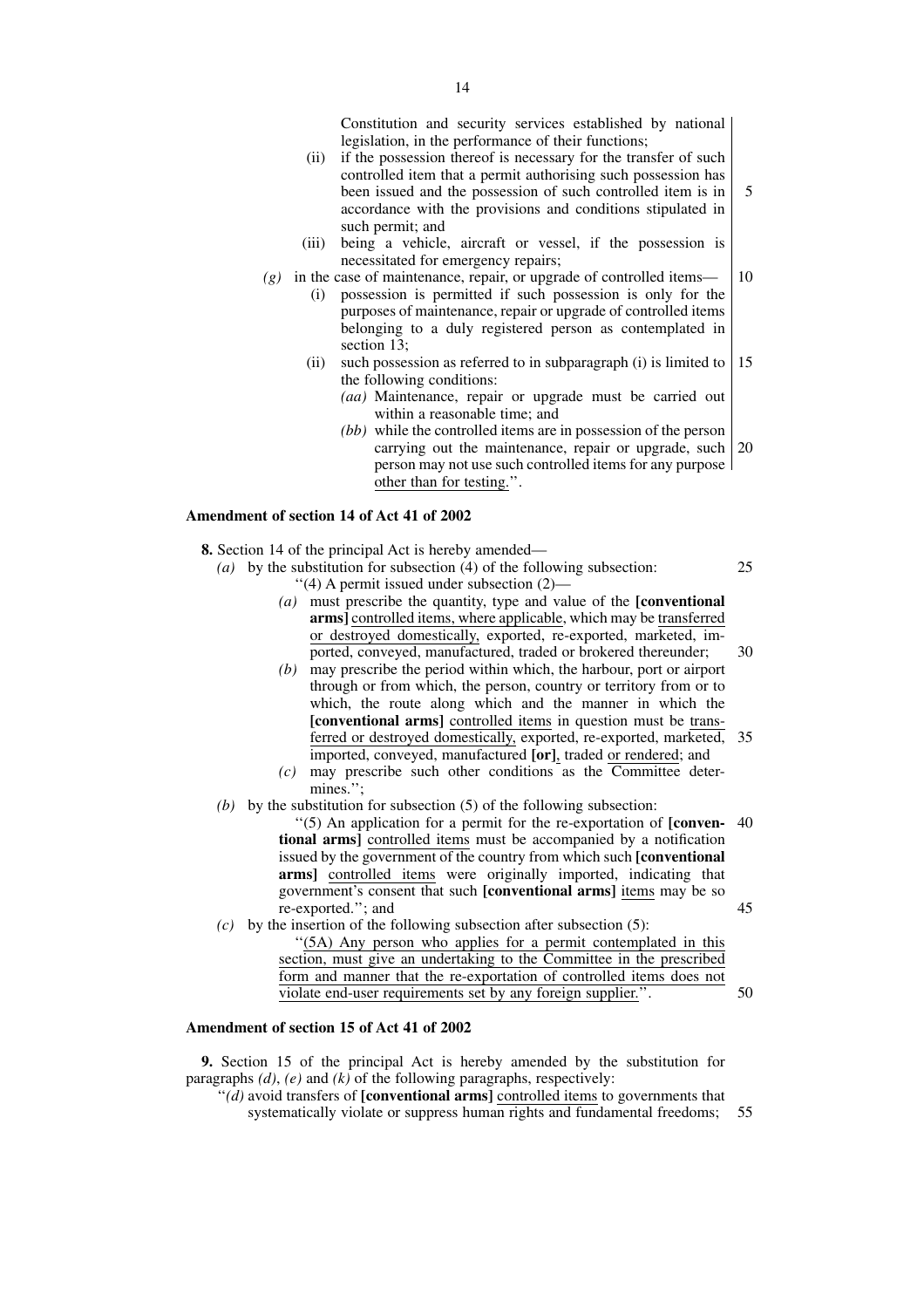- *(e)* avoid transfers of **[conventional arms]** controlled items that are likely to contribute to the escalation of regional military conflicts, endanger peace by introducing destabilising military capabilities into a region or otherwise contribute to regional instability;
- *(k)* avoid the export of **[conventional arms]** controlled items that may be used for purposes other than the legitimate defence and security needs of the government of the country of import.''. 5

#### **Substitution of section 16 of Act 41 of 2002**

**10.** The following section is hereby substituted for section 16 of the principal Act:

#### ''**Accountability where [conventional arms] controlled items are** 10 **exported**

- **16.** Where **[conventional arms]** controlled items are exported, and— *(a)* ownership thereof is transferred, the Committee must satisfy itself that the government of the country of import has given an undertaking, reflected in an end-user certificate, that the **[conventional arms]** 15 controlled items in question will not be transferred, re-sold or re-exported to any other country without the prior approval of the Committee, acting on behalf of the Government of South Africa;
- *(b)* transfer of ownership does not take place, the Committee must—
	- (i) obtain a letter from the government of the country of import 20 stating that the **[arms]** controlled items in question are intended for demonstration or evaluation purposes and whether they will be returned; or
	- (ii) obtain a letter from the applicant stating that the arms in question are being exported for repair or integration only and 25 will be returned;
- *(c)* where there is an undertaking that the **[arms]** controlled items in question are to be returned, the Committee must satisfy itself that the **[conventional arms]** controlled items have been returned to the Republic in accordance with the undertaking;
- *(d)* the **[arms]** controlled items in question have been expended during demonstration, the Committee must obtain a certificate from the government of the country of import verifying that fact.''.

#### **Substitution of section 17 of Act 41 of 2002**

**11.** The following section is hereby substituted for section 17 of the principal Act: 35

#### ''**End-user certificate**

**17.** (1) Subject to section 16, whenever **[conventional arms]** controlled items are exported, a person authorised by the government of the country to which the **[arms]** controlled items referred to in section  $27(3)(a)$  and *(b)* are exported must issue an end-user certificate— *(a)* setting out the name and address of the declared end-user;

40

- *(b)* giving a description of the **[conventional arms]** controlled items and quantities involved, as well as the use of such items;
- *(c)* undertaking that the **[conventional arms]** controlled items will not be transferred or re-exported to any other **[party]** person or country 45without the authorisation of the South African Government;
- *(d)* undertaking that proof of importation will be supplied, by way of a **[Delivery Verification Certificate]** delivery verification;
- $(e)$  containing the authorisation to issue the certificate in question; and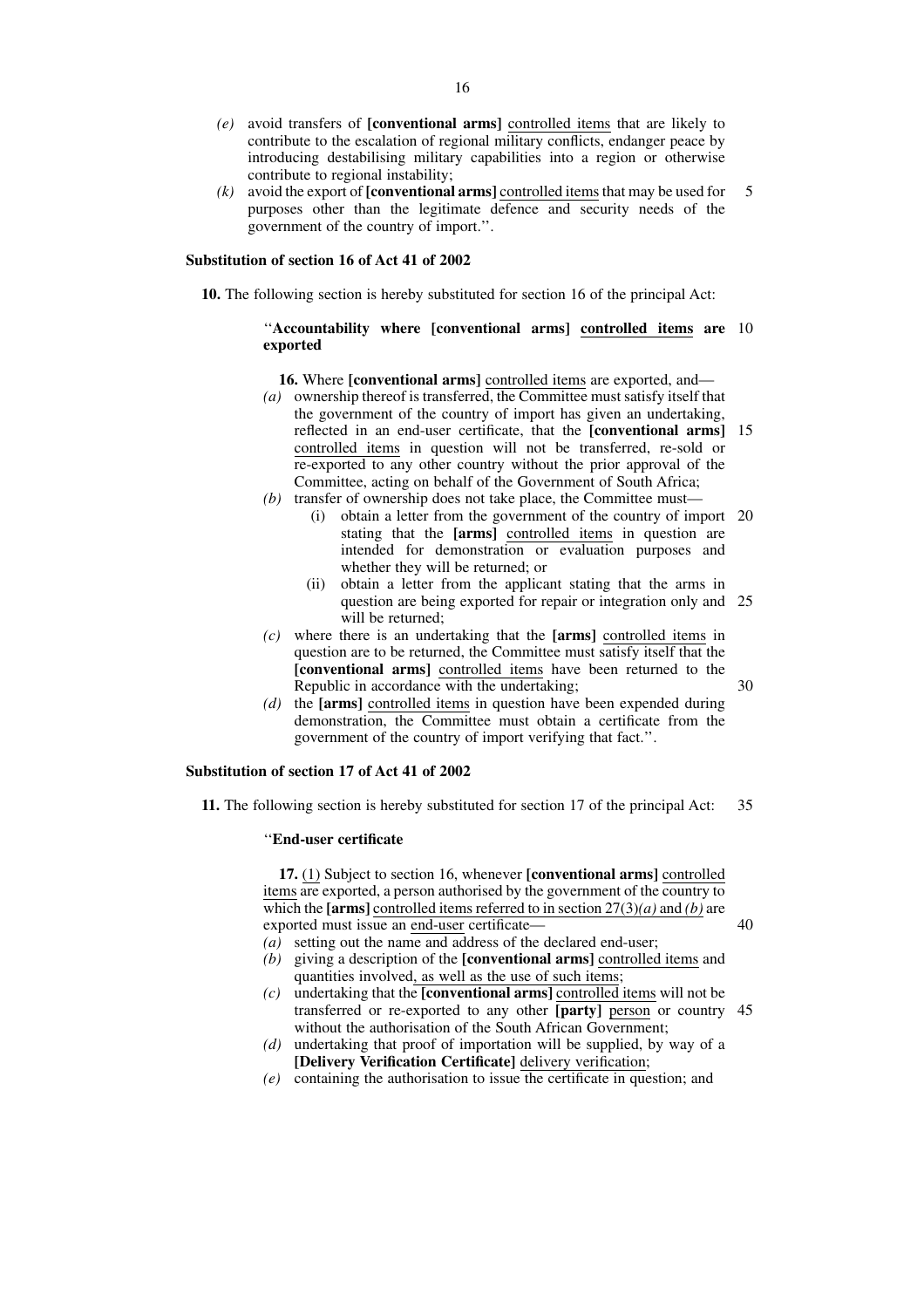*(f)* containing such other matters as may be prescribed.

(2) Whenever controlled items referred to in section  $27(3)(c)$  are exported, the Committee may require a person authorised by the government of the country to which the controlled items are being exported to issue a certificate undertaking that the controlled items shall not be— *(a)* transferred or re-exported to any other person or country without the

5

- authorisation of the Committee; and
- *(b)* used in developing or manufacturing weapons of mass destruction or for related purposes.

(3) The Committee may on such terms and conditions as may be prescribed exempt any exporter from compliance with subsection (1). 10

(4) Whenever controlled items and services are imported into the Republic, the competent authority of the South African Government may issue an end-user certificate wherein an undertaking is given that the controlled items in question will not be transferred, re-sold or re-exported to any other country without the prior approval of the relevant authority of the exporting country.''. 15

#### **Amendment of section 19 of Act 41 of 2002**

**12.** Section 19 of the principal Act is hereby amended by the substitution in subsection (3) for paragraph *(a)* of the following paragraph: 20

''*(a)* in relation to premises on or from which there is reason to believe that trade in **[conventional arms]** controlled items is being conducted in contravention of this Act; and''.

#### **Amendment of section 22 of Act 41 of 2002**

**13.** Section 22 of the principal Act is hereby amended by the substitution for 25 subsection (1) of the following subsection:

> ''(1) Upon the written request of any competent authority, any person who trades in **[conventional arms]** controlled items in the course of his or her business must furnish the competent authority, within a specified period or at specified intervals, with such information at his or her disposal as may be 30 specified in the request.''.

#### **Substitution of section 23 of Act 41 of 2002**

**14.** The following section is hereby substituted for section 23 of the principal Act:

#### ''**Disclosure and non-disclosure of information**

concluded during the preceding calendar year.

| $23. (1)$ The Committee must—                                                               |    |
|---------------------------------------------------------------------------------------------|----|
| annually prepare a report and cause such report to be submitted to the<br>$\left( a\right)$ |    |
| Secretary-General of the United Nations for the purposes of the United                      |    |
| Nations Register of Conventional Arms, established in terms of United                       |    |
| Nations Resolution 46/36L of 6 December 1991;                                               |    |
| annually or from time to time prepare a report and cause such report to<br>(b)              | 40 |
| be submitted to any international body as may be required in terms of                       |    |
| the Republic's international obligations; and                                               |    |
| report to Cabinet and Parliament on all transfers of controlled items<br>(c)                |    |
| concluded during the preceding quarter.                                                     |    |
| (2) A copy of the report contemplated in subsection $(1)(a)$ must be tabled                 | 45 |
| in Parliament before it is submitted to the United Nations.                                 |    |
| $(3)$ (a) The Committee must at the end of the first quarter of each year                   |    |
| present to Parliament an annual report on all transfers of controlled items                 |    |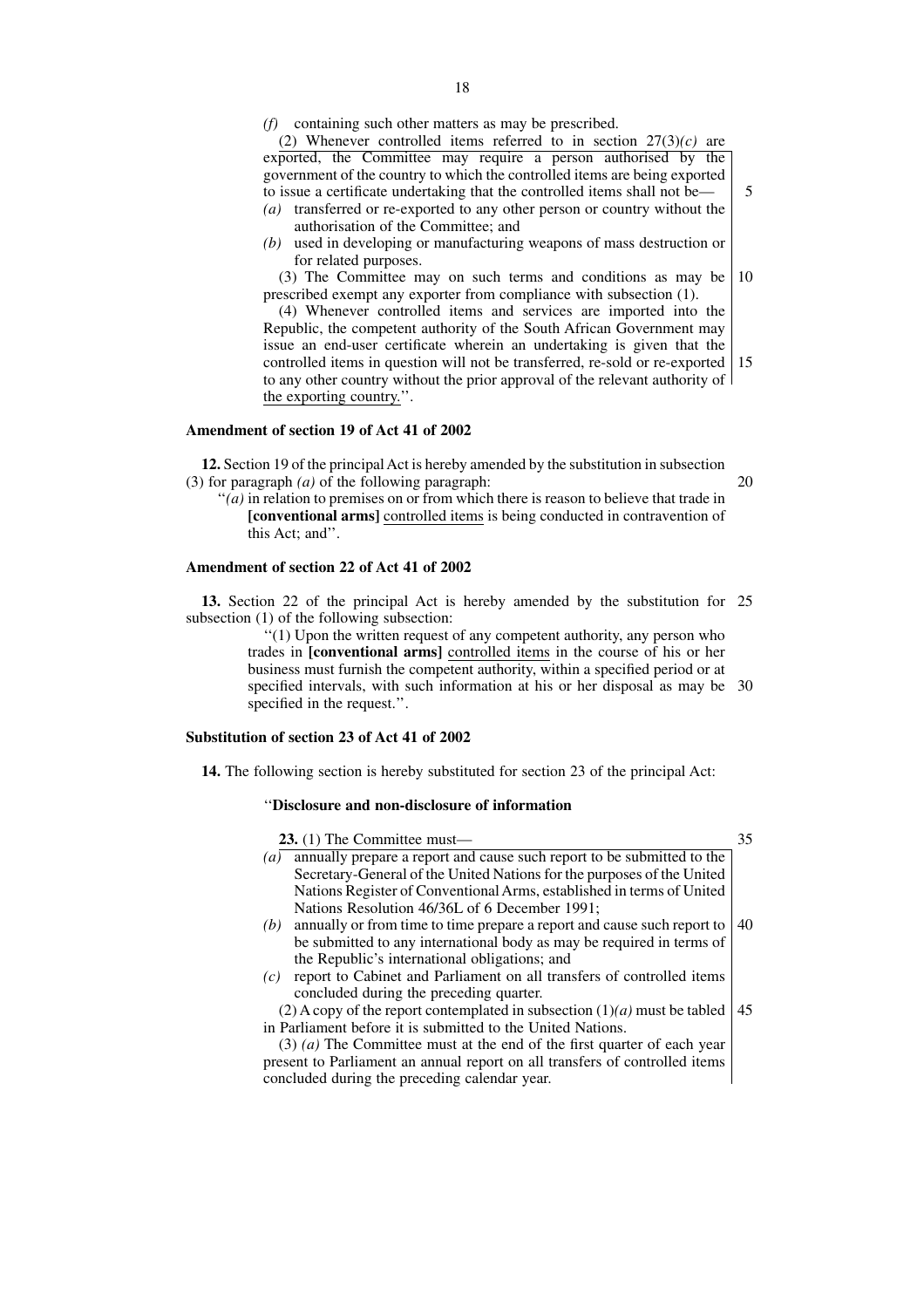*(b)* The report contemplated in paragraph *(a)* must—

- (i) reflect the country, type and description of controlled items involved, the total value per type exported to the country for the year; and
- (ii) reflect the quantity of controlled items involved, except if disclosure is prohibited in terms of a confidentiality clause in the contract of sale. 5

(4) In the case of information contemplated in subsection  $(3)(b)(ii)$ , the Committee must submit such information to Parliament on a confidential basis.

(5) Information concerning the technical specifications of controlled items may be omitted from a report contemplated in this section in order to protect military and commercial secrets.

(6) No person may disclose any information concerning the business of the Committee except—

- *(a)* with the permission of a competent authority;
- *(b)* as required in terms of the Promotion of Access to Information Act, 2000 (Act No. 2 of 2000);
- *(c)* to a person who needs the information for performance of official functions; or 20
- *(d)* to execute the decisions of the Committee.
	- (7) For the purposes of this section 'transfers' include the following:
- *(a)* registration;
- *(b)* marketing;
- *(c)* contracting;
- *(d)* export;
- *(e)* import; or
- *(f)* conveyance.''.

#### **Substitution of section 24 of Act 41 of 2002**

**15.** Section 24 of the principal Act is hereby amended—

*(a)* by the substitution in subsection (1) for paragraph *(a)* of the following paragraph:

#### $f'(a)$  [trades in conventional arms in contravention of section 13] contravenes section 13;'';

*(b)* by the substitution in subsection (1) for paragraph *(d)* of the following 35 paragraph:

 $''$ (*d*) contravenes section 23 $[(3)](6)$ ;"; and

*(c)* by the substitution for subsection (3) of the following subsection:

''(3) A court convicting any person of an offence referred to in subsection  $(1)(a)$  [,  $(b)$ ] or  $(c)$  may, in addition to any other penalty which 40 it may impose, order seizure of any goods, or any other article, or any material or substance in respect of which such offence was committed**[, and the goods, article, material or substance so seized, must be disposed of as the Secretary either generally or in any particular case may order]**.''. 45

#### **Insertion of section 24A in Act 41 of 2002**

**16.** The following section is hereby inserted in the principal Act after section 24:

#### ''**Administrative fines**

**24A.** (1) Notwithstanding anything to the contrary in this Act, the Committee may impose an administrative fine on any person, hereinafter called "the offender"-50

- *(a)* who is alleged to have committed an offence contemplated in section 24(1)*(b)* to *(j)*; or
- *(b)* who fails to keep the prescribed records, minutes, registers and financial statements as required by the regulations. 55

(2) An administrative fine imposed under subsection (1) may not exceed 10 per cent of the offender's annual turnover in the Republic and its exports from the Republic during the offender's preceding financial year.

(3) When determining an appropriate fine, the Committee must consider the following factors:

60

25

30

10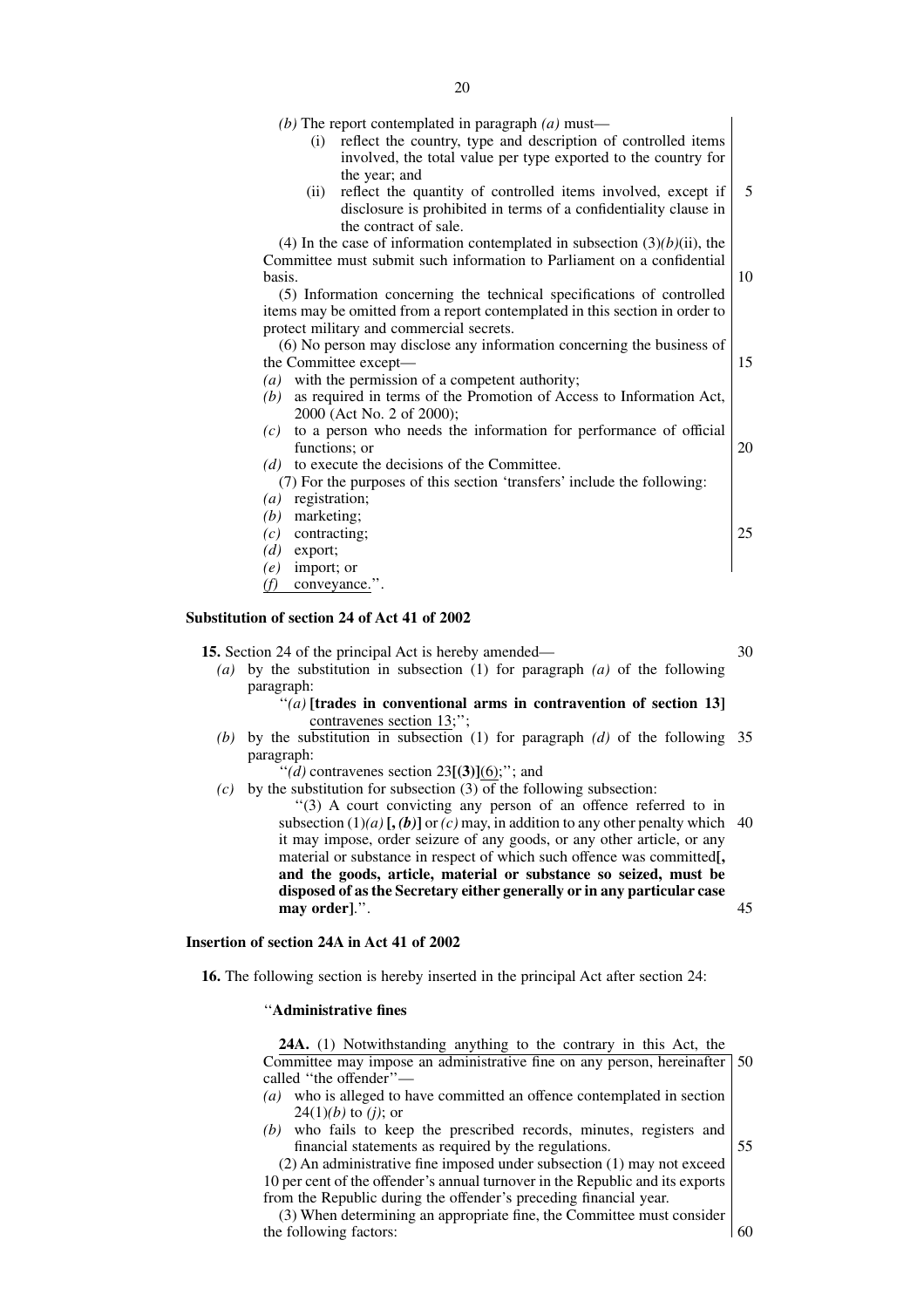| The nature, duration, gravity and extent of the contravention;<br>(a)<br>any damage to the economic or national security interests suffered as<br>(b)                                                                                                                                                                                                                                                                                                                                            |    |
|--------------------------------------------------------------------------------------------------------------------------------------------------------------------------------------------------------------------------------------------------------------------------------------------------------------------------------------------------------------------------------------------------------------------------------------------------------------------------------------------------|----|
| a result of the contravention;<br>the market circumstances in which the contravention took place;<br>(c)<br>the level of profit derived from the contravention;<br>(d)<br>the degree to which the offender has co-operated with the Committee;<br>(e)                                                                                                                                                                                                                                            | 5  |
| and<br>whether the offender has previously contravened this Act.<br>(f)<br>(4) Where the Committee is considering the imposition of an adminis-<br>trative fine it must cause to be delivered by hand to the offender an<br>infringement notice which must contain the particulars of the offences<br>contemplated in subsection (1).                                                                                                                                                            | 10 |
| $(5)$ A notice contemplated in subsection $(4)$ must—<br>specify the name and address of the offender;<br>(a)<br>specify the particulars of the alleged offence;<br>(b)<br>specify the amount of the administrative fine the Committee intends to<br>(c)<br>impose; and                                                                                                                                                                                                                          | 15 |
| inform the offender that he or she is entitled to elect to be tried in court<br>(d)<br>instead of paying the administrative fine.<br>(6) The imposition of an administrative fine is subject to compliance with<br>the rules relating to a fair administrative action.<br>(7) If an offender elects to be tried in court the Committee must hand the                                                                                                                                             | 20 |
| matter over to the National Prosecuting Authority and inform the offender<br>accordingly.<br>$(8)$ (a) If an offender fails to comply with the requirements of a notice                                                                                                                                                                                                                                                                                                                          | 25 |
| contemplated in subsection (4), the Committee may file with the clerk or<br>registrar of any competent court a statement setting forth the alleged<br>offence and the amount of the administrative fine payable by the offender.<br>$(b)$ Any such statement has the effect of a civil judgment lawfully given<br>by the court in favour of the Committee for a liquid debt to the amount<br>specified in the statement.<br>(9) The Committee may not impose an administrative fine contemplated | 30 |
| in this section if the person concerned has been charged with a criminal<br>offence in respect of the same set of facts.<br>(10) No prosecution may be instituted against a person if the person<br>concerned has paid an administrative fine in terms of this section in respect<br>of the same set of facts.                                                                                                                                                                                   | 35 |
| (11) An administrative fine imposed in terms of this section does not<br>constitute a previous conviction as contemplated in Chapter 27 of the<br>Criminal Procedure Act, 1977 (Act No. 51 of 1977).<br>(12) A fine payable in terms of this section must be paid into the National<br>Revenue Fund referred to in section 213 of the Constitution.".                                                                                                                                            | 40 |

#### **Insertion of sections 25A and 25B in Act 41 of 2002**

**17.** The following sections are hereby inserted in the principal Act after section 25:

### ''**Exemptions**

**25A.** (1) The Chairperson and one member of the Committee may, in cases of an emergency or special operations and at the request of the National Commissioner of the South African Police Service or Chief of the South African National Defence Force, grant an exemption to the South African Police Service or South African National Defence Force from the provisions of this Act relating to the export and import of controlled items. (2) Any request for an exemption under subsection (1) must be— 50

*(a)* lodged with the secretariat; and

45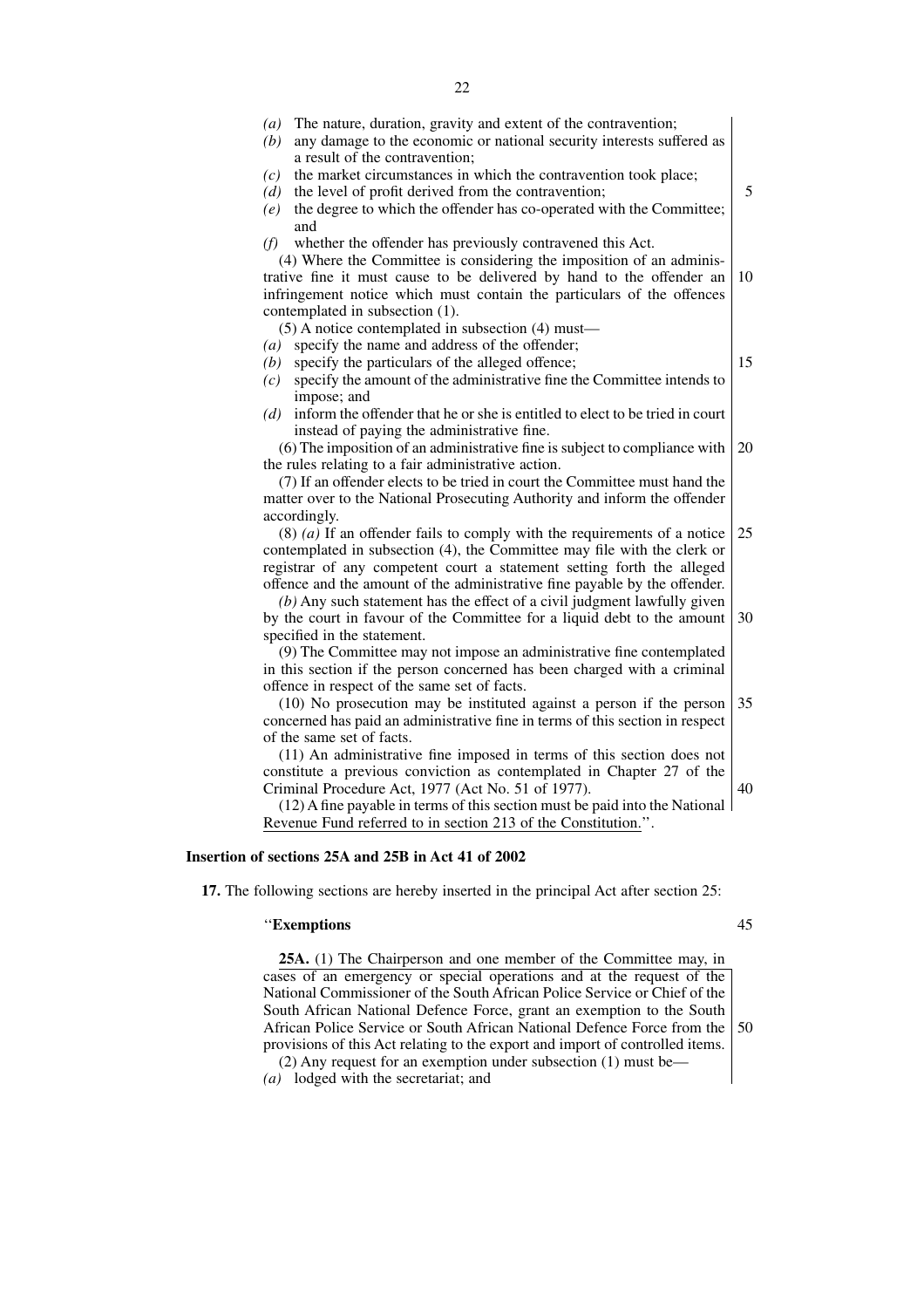*(b)* accompanied by a comprehensive list of controlled items sought to be imported or exported and the name of the country from which the controlled items are being imported or to which they are exported.

(3) Any exemption granted under subsection (1) must be tabled before the Committee for ratification at the next ensuing meeting of the 5 Committee.

#### **Industry Internal Compliance Programme**

**25B.** (1) The Committee may determine guidelines for an Industry Internal Compliance Programme.

(2) The Industry Internal Compliance Programme contemplated in subsection (1) must, among others, provide for— 10

- *(a)* the principles of trade in and possession of controlled items;
- *(b)* internal compliance procedures and methods to be followed; and *(c)* standards to be maintained in the execution of certain activities relating to trade in and possession of controlled items.

15

(3) In order to encourage good practices, the Minister may, in concurrence with the Committee, prescribe a grading system and terms of grading in terms of which persons may be graded in accordance with their history of compliance with the Industry Internal Compliance Programme.''.

## **Substitution of section 27 of Act 41 of 2002**

**18.** The following section is hereby substituted for section 27 of the principal Act:

#### ''**Regulations and notices**

**27.** (1) The Minister may make regulations, with the concurrence of the Committee, regarding—

- *(a)* the types of permits to be issued and the procedure to be followed 25 when applying for any permit in terms of this Act and the disclosure of information relating thereto;
- *(b)* the conditions under which a permit may be issued and the disclosure of information relating thereto;
- *(c)* matters which must be contained in an end-user certificate;
- *(d)* the keeping of records, minutes, registers and financial statements by any person who is the holder of a permit in terms of this Act;

*(d*A*)*terms and conditions for domestic transfers of controlled items;

*(d*B*)* trade in and possession of controlled items;

- *(e)* the format of reports to be furnished to the Minister, the Committee, 35 the Cabinet or Parliament in terms of this Act;
- *(f)* the procedure to be followed in connection with requests for reasons for decisions by a competent authority; and
- *(g)* any other matter which it may be necessary or expedient to prescribe in order to achieve the objects of this Act or which may or must be 40 prescribed in terms of this Act.

**[(3)]** (2) A regulation may prescribe a penalty of a fine or of imprisonment for a period not exceeding five years, or both a fine and such imprisonment, for any contravention thereof or any failure to comply therewith.

**[(4) Any regulation which is likely to result in state expenditure must be made with the concurrence of the Minister of Finance.]**

(3) The Committee may, by notice in the *Gazette*, publish a list of controlled items to which this Act is applicable, including—

*(a)* weapons, munitions, explosives, bombs, armaments, vessels, vehicles and aircraft designed or manufactured for use in war, and any other articles of war; 50

20

30